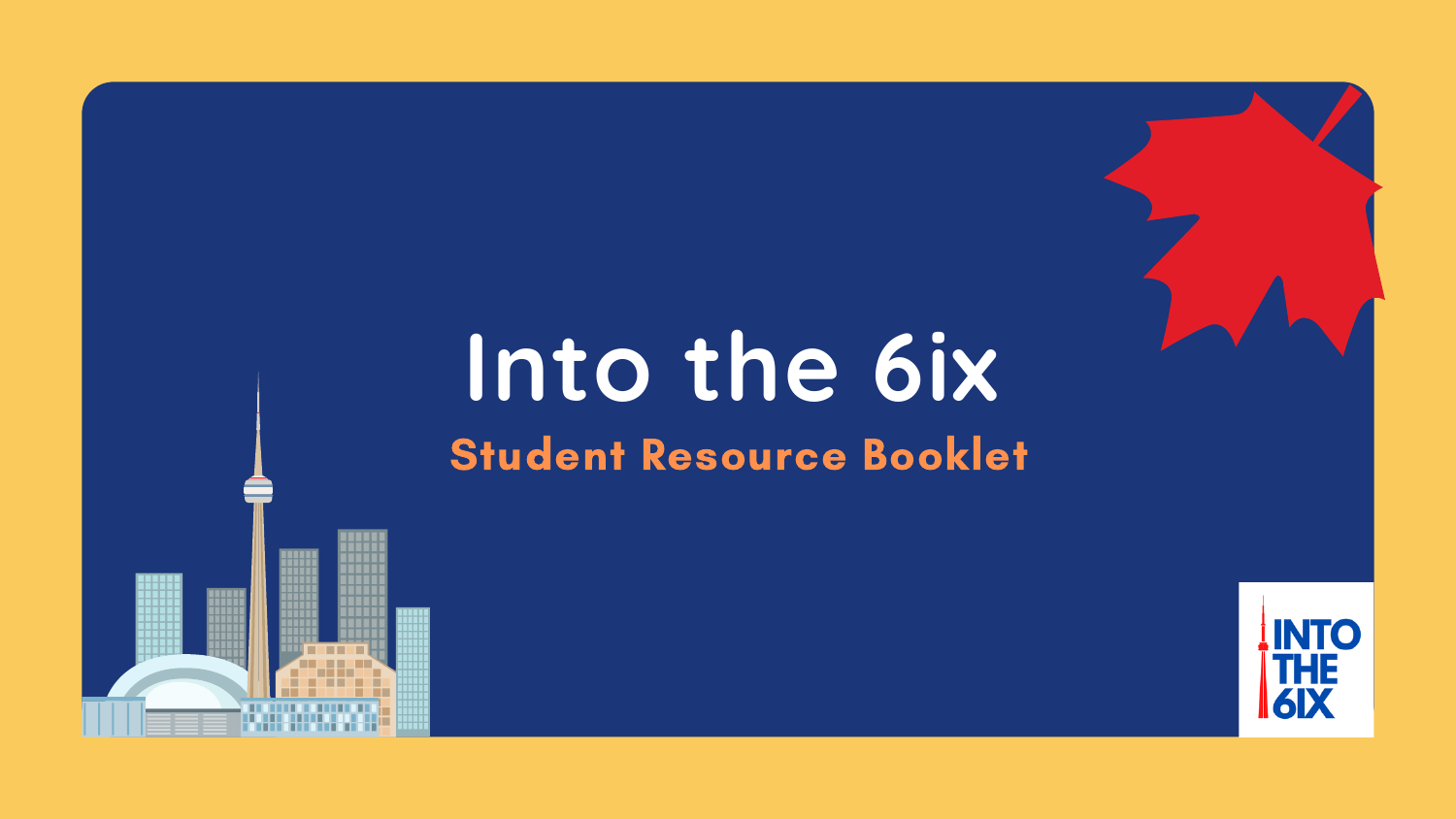**\*Before sharing this booklet in your organization, please take permission by emailing intothe6ix@gmail.com**

Into the 6ix is not endorsing any of the companies, brands and websites listed in this booklet. These are listed merely to provide various options to students.

We are not liable for any damages that arise from using these companies, brands and websites listed in the booklet.

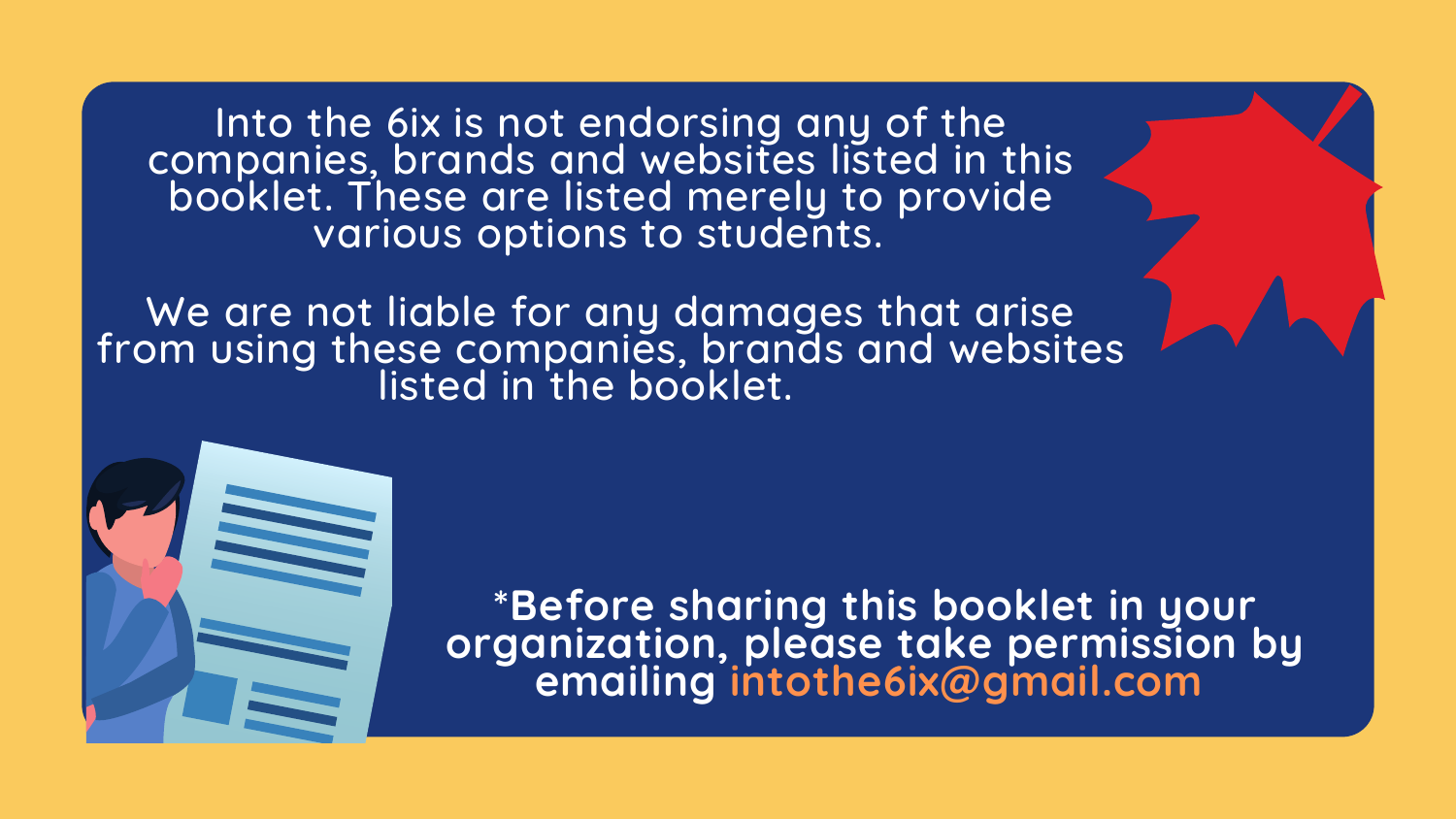- Emergency phone numbers
- Public Transportation
- **Bank Account and Financial Management**
- **Telecommunication Providers**
- Winter 101
- Off-campus meal delivery
- Off-campus housing
- **Moving essentials**
- Driver's License
- Fending off phishing calls and messages





## LIST OF CONTENTS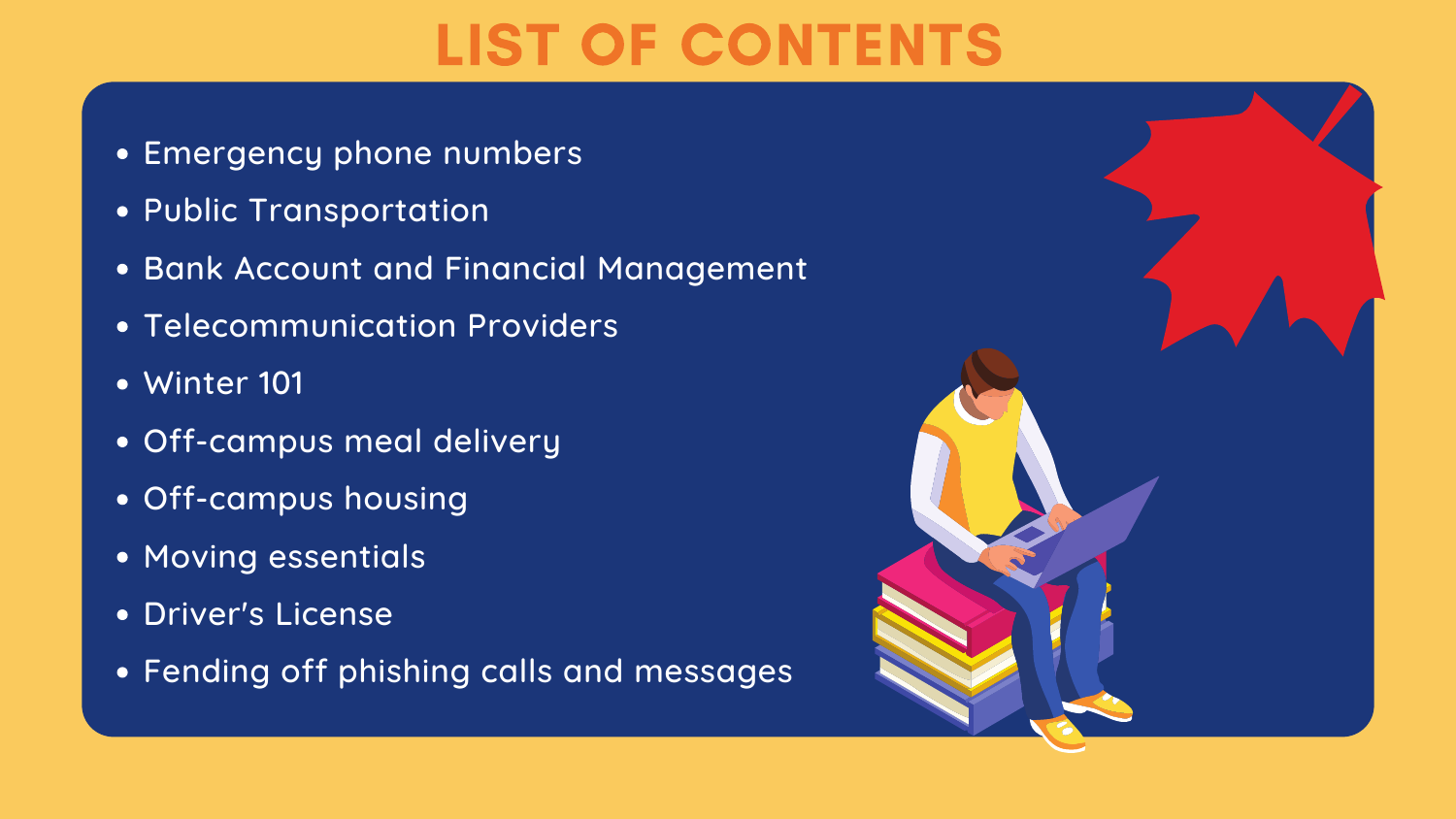### **E** $\boldsymbol{\mathcal{S}}$  $\boldsymbol{\mathcal{S}}$ **ENTI ALPHONENUΣ BER** $\boldsymbol{\mathcal{S}}$ **I NTORONTO**

(Available during regular business hours) Academic success 416-978-7970 Accessibility services 416-978-8060 Anti-racism & Cultural Diversity Office 416-978-1259 Campus Police (Information) 416-978-2323 Center for International Experience 416-978-2564 Community Safety Office 416-978-1485 Health & Wellness Center 416-978-8030 Housing 416-978-8045 Indigenous Student Services 416-978-8227 Multi-Faith Center 416-946-3120 Sexual & Gender Diversity Office 416-946-5624 Sexual Violence Prevention & Support Center 416-978-2266 TravelSafer (available 24/7) 416-978-7233

### Fire, Police, Ambulance 911 Campus Police (on campus/ learning abroad urgent) 416-978-2222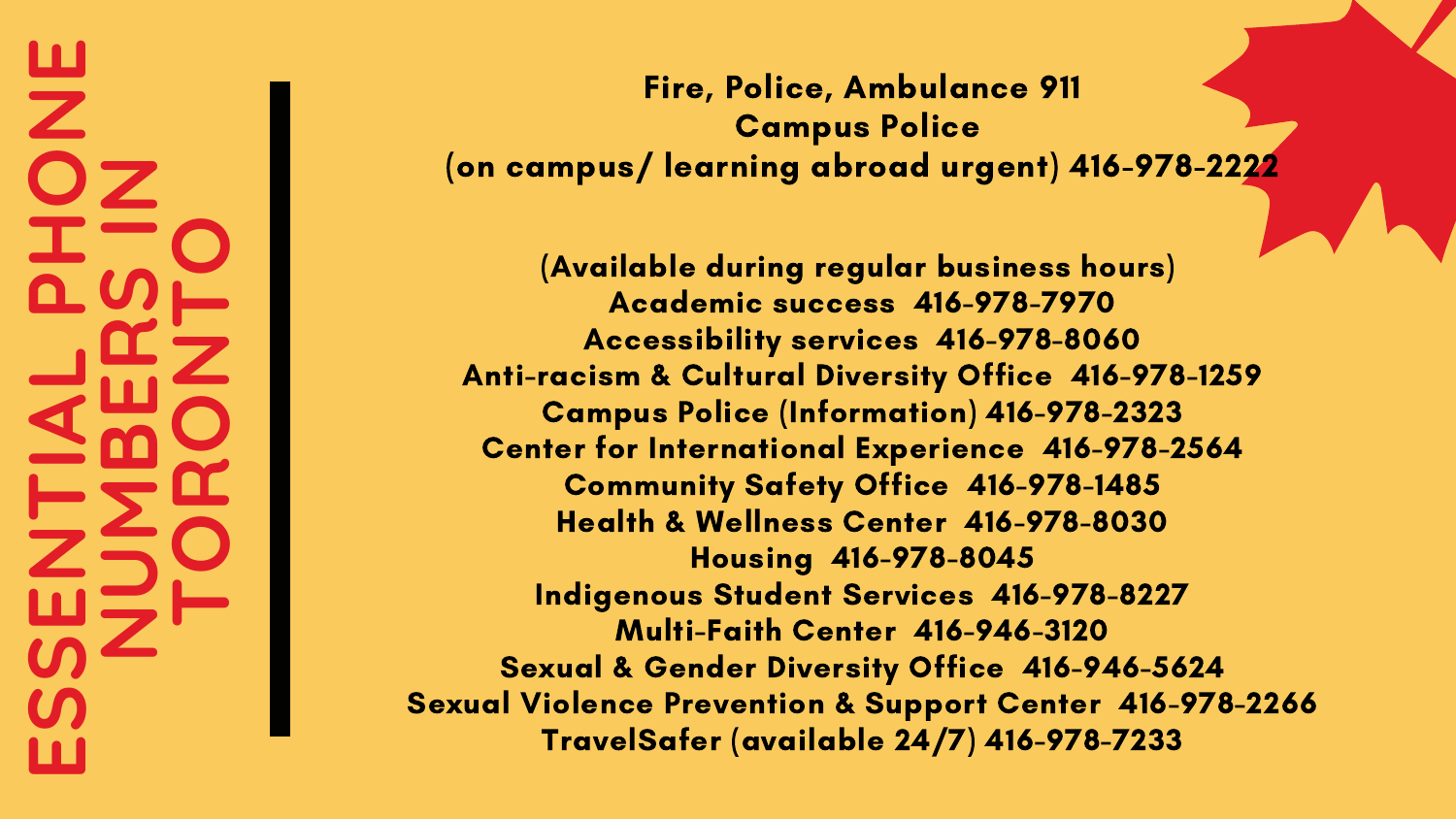**U**

**B**

**I** 

**C**

**T**

**R**

**LR**

**A**

**N**

 $\boldsymbol{\mathcal{S}}$ 

**P**

**O**

**T**

**A**

**T**

**I** 

**O**

**N**

What is Presto? PRESTO is an electronic payment system that eliminates the need for tickets, tokens, passes and cash. PRESTO works across local transit in the Greater Toronto and Hamilton Area (GTHA) and Ottawa, making paying for your trip simple, convenient and secure. PRESTO - https://www.prestocard.ca/en/about/using-presto

You can load your PRESTO card using the PRESTO App, at Shoppers Drug Mart, at Customer Service Outlets, online, at a self-serve machines in every GO Transit station and every TTC station, or through our Chat feature. https://www.prestocard.ca/en/about/loading-your-card

**P**

Eligibility: Student/Youth13-19 years of age (inclusive): Photo ID with date of birth required. Post-secondary student, enrolled as a full-time student: Proof of enrollment (student card) required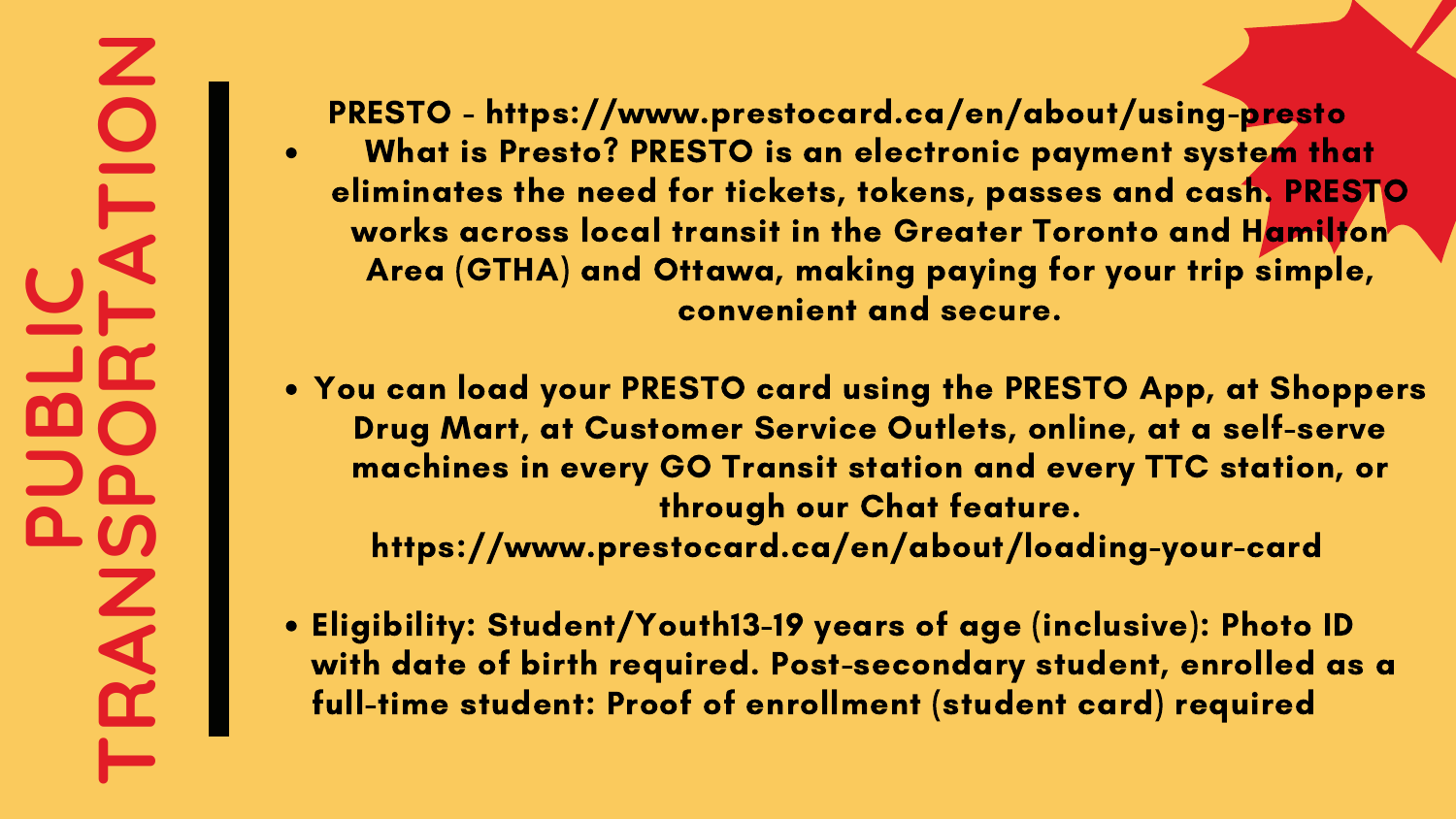SUBWAY - https://ttc.ca/Subway/index.jsp How to buy your ticket and pay fare: https://ttc.ca/Fares\_and\_passes/Prices/Paying\_fares.jsp Interactive map: https://www.ttc.ca/Subway/interactive\_map/interactive\_map.jsp#

STREET CAR - https://www.ttc.ca/Routes/Streetcars.jsp You can use your presto card on the streetcar too. Street car stops usually don 't have refill machines so make sure you have filled up your presto at a subway station or online Map: https://www.ttc.ca/PDF/Maps/TTC\_SubwayStreetcarMap.pdf

BIKE RENTALS: Bike Share Toronto: https://bikesharetoronto.com/ : Buy, Unlock, Ride and Repeat! Get the PBSC app here: https://bikesharetoronto.com/app/ Buy a pass: https://bikesharetoronto.com/pricing/ Unlock your bike and ride non-stop for 30-minutes at a time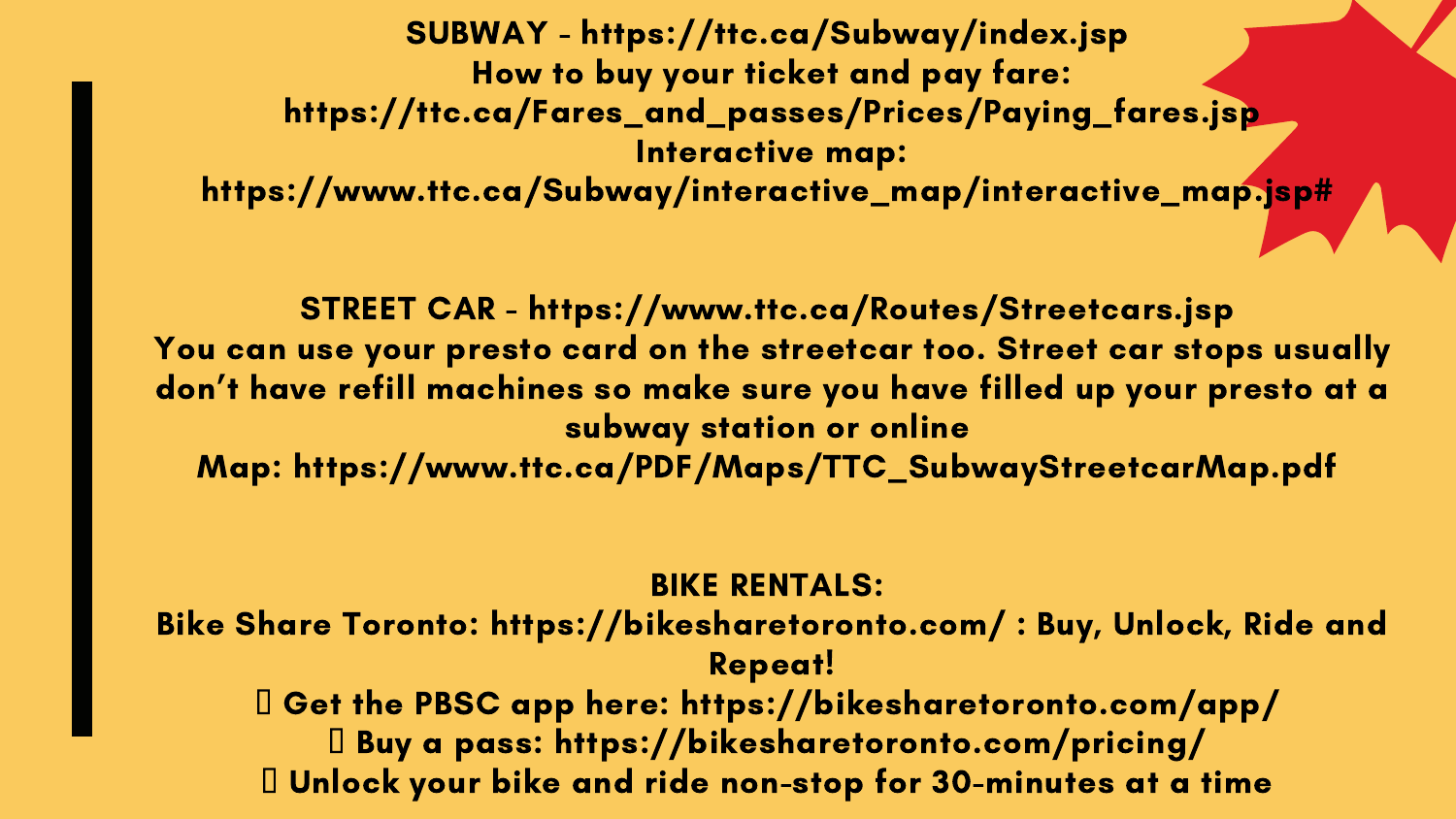**BANKACCOUNTANDFI NANCI ALΣ ANAGEΣ ENT**

SCOTIABANK https://www.scotiabank.com/ca/en/personal/bankaccounts/students.html **BMO** 

RBC ROYAL BANK https://www.rbcroyalbank.com/student-solution/bankingaccounts.html

 https://www.td.com/ca/en/personal-banking/solutions/student-TD banking/

https://www.bmo.com/main/personal/bank-accounts/studentbanking/finding-the-best-student-bank-account/

> CIBC https://www.cibc.com/en/student.html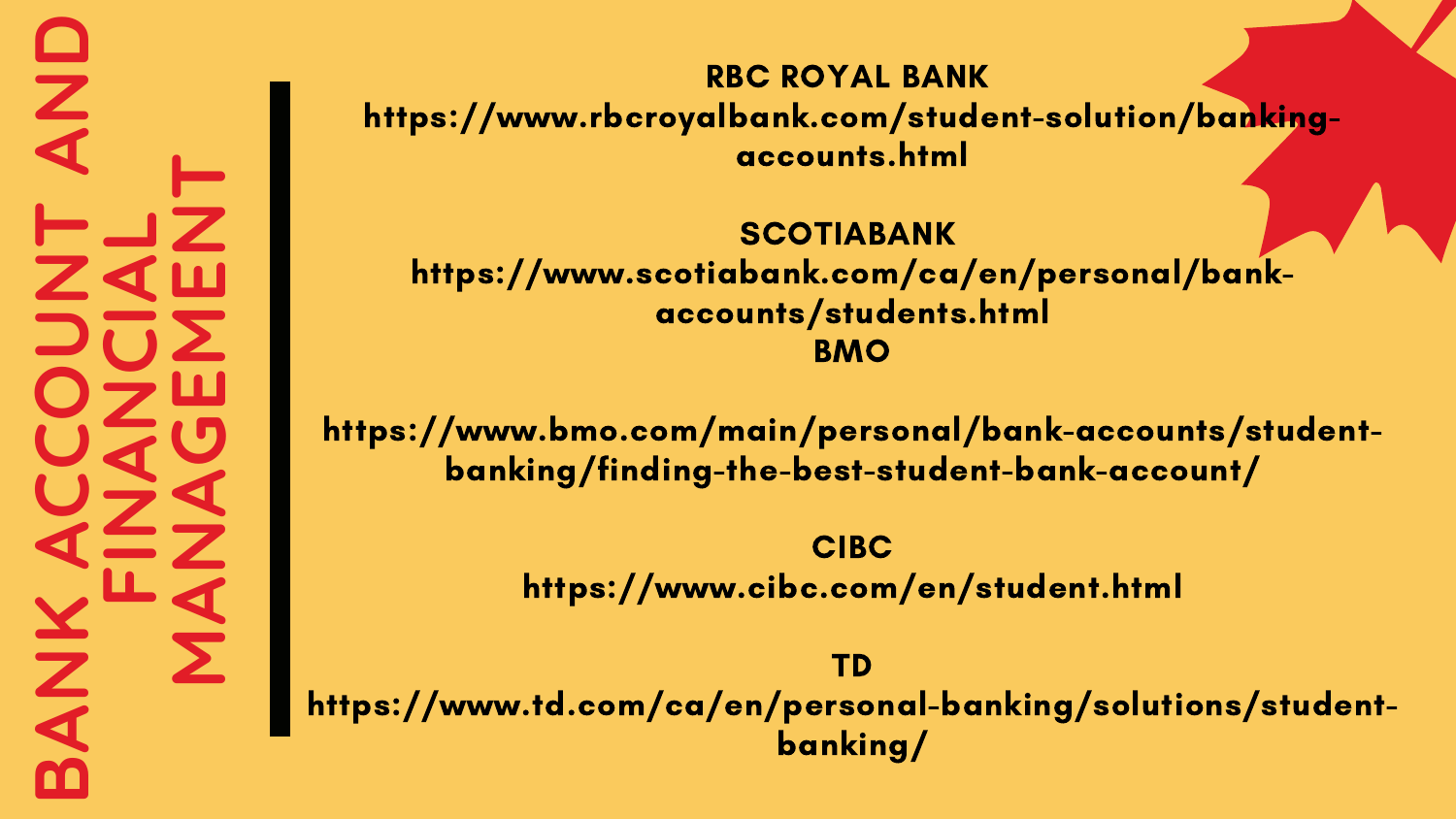### FREEDOM MOBILE: https://www.freedommobile.ca/en-CA/plans

VIRGIN MOBILE: https://www.virginplus.ca/en/plans/postpaid.html? province=ON&geoResult=failed#!/

FIDO MOBILE: https://www.fido.ca/promotions/back-to-school

KOODO MOBILE: https://www.koodomobile.com/rate-plans

BELL: https://www.bell.ca/Mobility

ROGERS: https://www.rogers.com/plans

You should present your government-issued photo identification (e.g. passport) and a proof of address while applying for a new SIM card. If you are not satisfied with your service provider, you can easily port your number to another provider. Ask your potential provider for the process of porting your phone number as this differs among different providers.

- 
- 
- 
- 
- 
-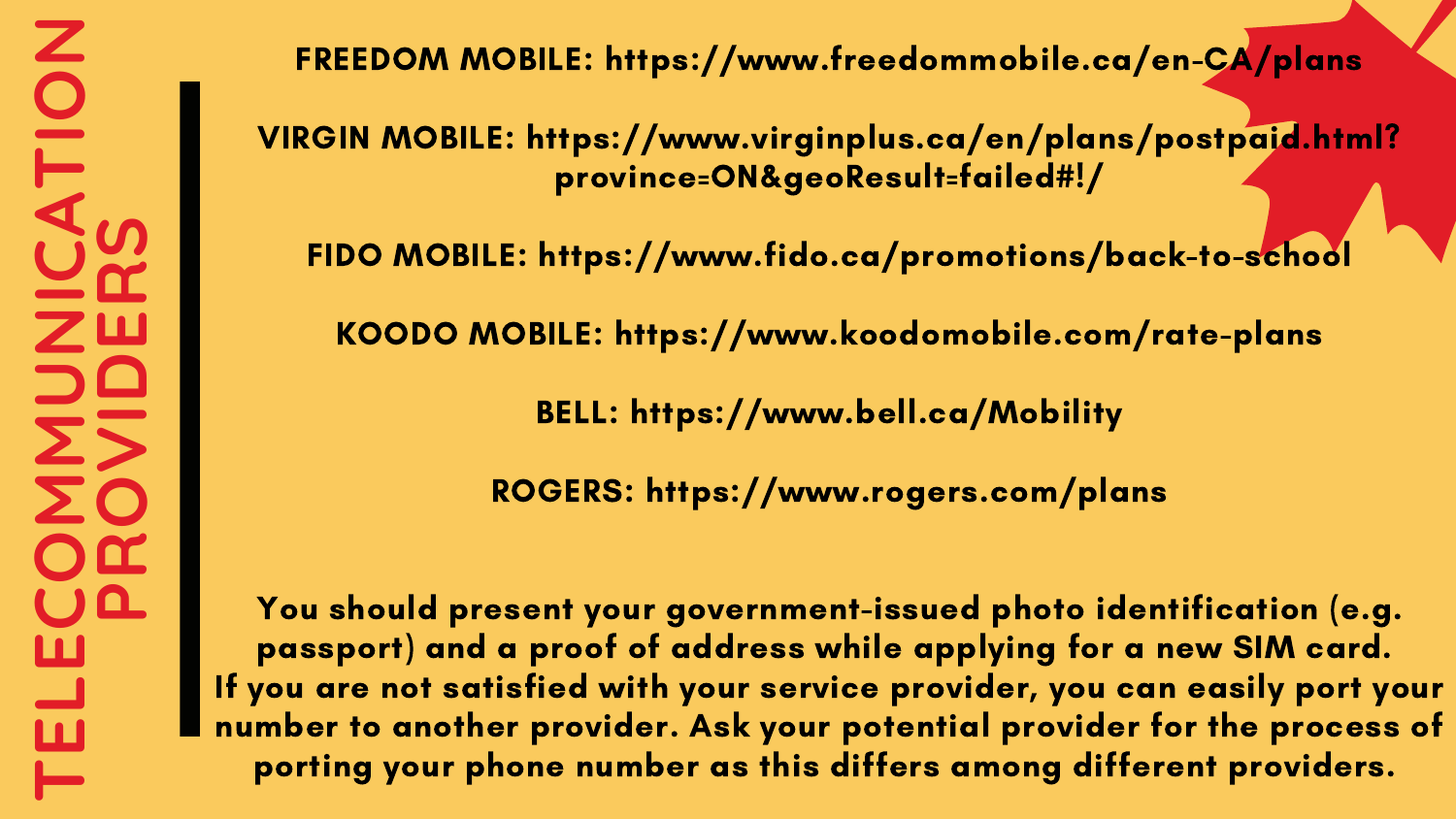**WI NTER101**

Seek out the warmest clothing you can find: The first things you should buy are a sturdy pair of boots with soles that have a good grip and a warm jacket. If you're wearing a thick sweater, you 'll need a big coat — or shell layer — to go over it. When purchasing your new winter jacket, consider one that's a size or two up from what you 'd normally wear.

<u>Getting enough vitamin D: which the body produces when the skin is exposed to</u> sunlight — may not be an issue back home. But during winter in the Northern Hemisphere, UV levels can be very low. Look for foods rich in vitamin D, which is important for bone and [muscle](https://www.healthlinkbc.ca/health-topics/za1487) health. You may also want to consider taking a daily D3 [supplement](https://www.hsph.harvard.edu/nutritionsource/vitamin-d/) during winter.

A fleece neck warmer to pull up and over your cheeks on the coldest days; A thick pair of gloves; Ice cleats to pull over your boots on slippery days; A warm hat — or toque — that can be pulled over your ears and forehead; or a woolen headband if you have thick hair; Thermal leggings or a long-sleeved, thermal top; Wool insoles for your boots

https://discover.rbcroyalbank.com/your-first-canadian-winter-6-survival-tips-forinternational-students/ https://offtracktravel.ca/what-to-wear-in-canada-in-winter/

- 
- 
- 
-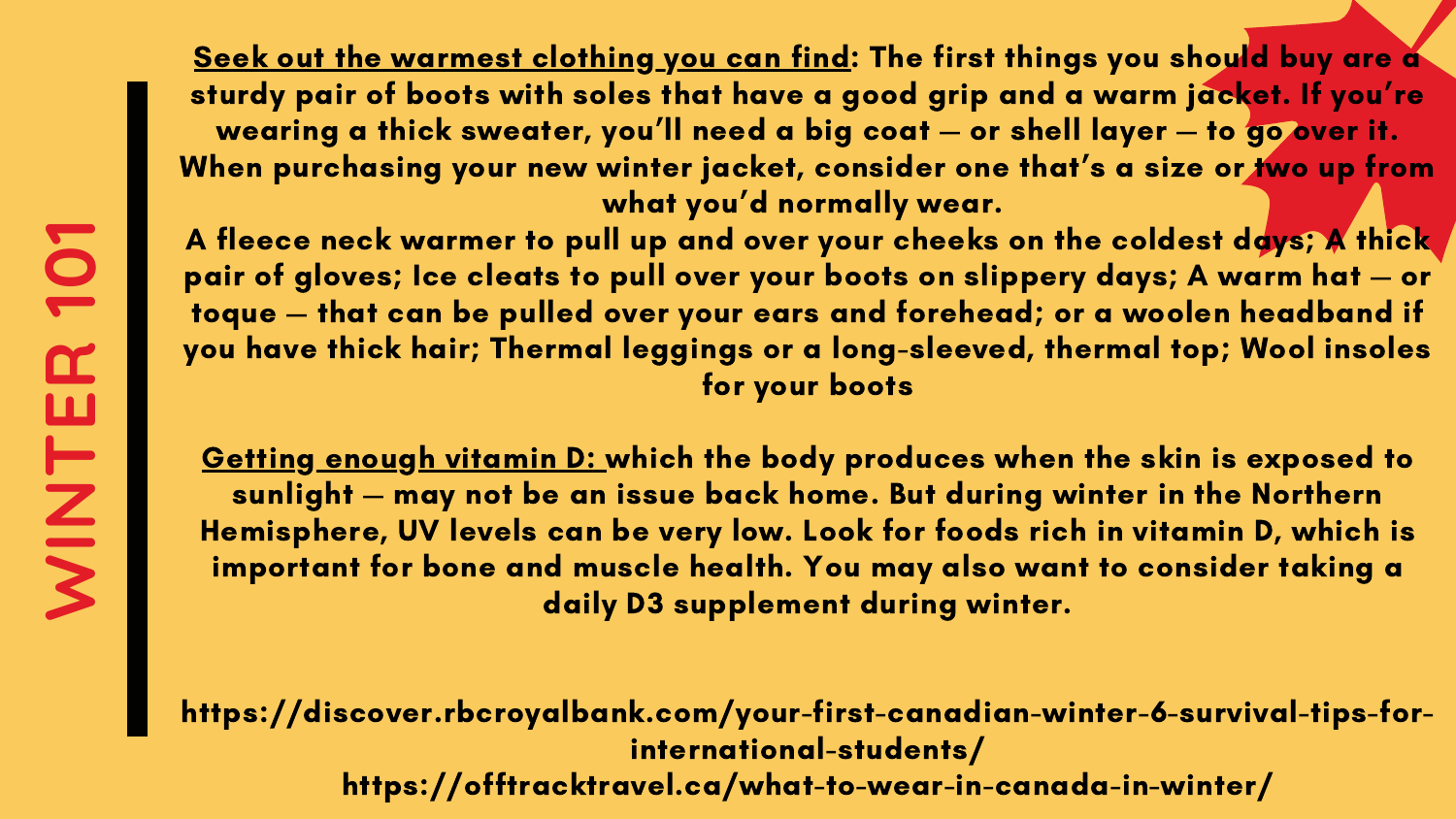**OFF-CAMPUS MEAL** NEAL **DELIVERY**  $\frac{1}{\Gamma}$ 

| Company                 | <b>Ideal For</b>              | <b>Cost Per Week</b>    | Cos<br>Plat |
|-------------------------|-------------------------------|-------------------------|-------------|
|                         |                               | (including<br>shipping) |             |
| Cook It                 | Unique family<br>structures   | \$82.00                 | \$10.       |
| <b>Fresh City Farms</b> | Dietary restrictions          | \$88.00                 | \$11.       |
| LiveFit                 | Healthy lifestyles            | \$106.00                | \$9.9       |
| Power Kitchen           | Fitness-focused               | \$122.00                | \$14.       |
| <b>HelloFresh</b>       | Beginner cooks                | \$99.99                 | \$12.       |
| <b>Chefs Plate</b>      | Beginner cooks on a<br>budget | \$39.96                 | \$5.0       |
| Good Food               | Adventurous cooks             | \$91.00                 |             |

https://chefcookit.com/en /

https://www.freshcityfarm s.com/market/boxes#orga nic-produce-boxes

https://livefitfood.ca/

https://powerkitchen.ca/

https://hellofresh.ca/

https://cook.chefsplate.co  $m/$ 

https://www.makeaoodfoo d.ca/en/home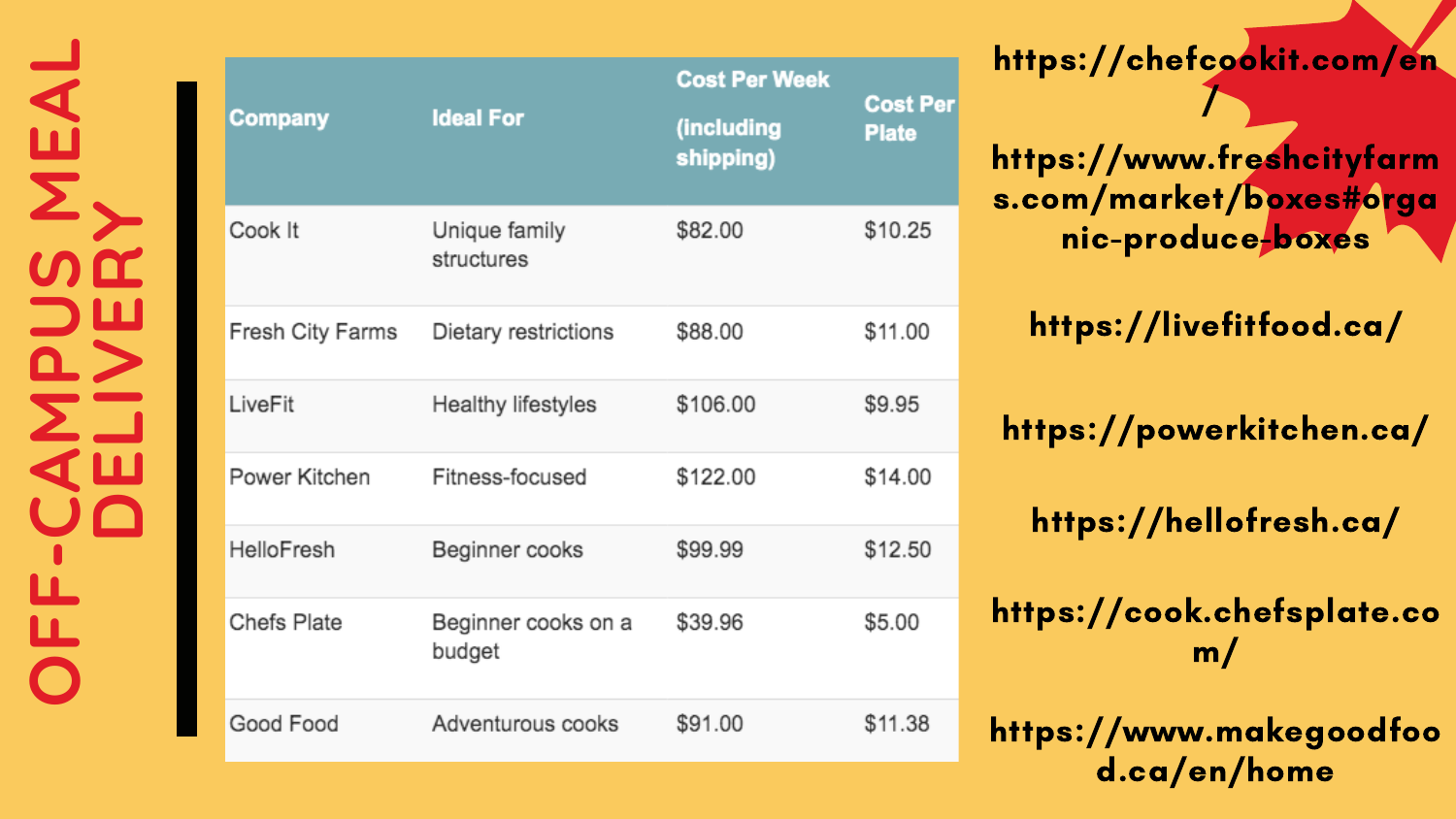### LEASING AND SUBLEASING AN APARTMENT You can find an apartment, condo or house through a realtor or the following websites (most popular ones among rent seekers) : rentals.ca; rentseeker.ca; zumper.com; airbnb.ca; kijiji.ca; padmapper.com; walkscore.com; torontorentals.com; 4rent.ca; condos.ca; viewit.ca. For subleasing, post an ad online. Make the ad informative, including the requirements stated on your lease agreement (when rent is due, if smoking is allowed, etc.). Always screen people by meeting them in person at a public place. Consider aoina by word of mouth and finding someone who's connected to your social network. Your friends and family will be great people to help spread the word.

FINDING A REALTOR (at no cost!) If You Are a Prospective Tenant Looking to Rent, it costs you absolutely nothing to use a rental agent to help you find your dream rental property in Toronto. Your future Landlord covers all commissions owing. So, as a tenant, there are no service fees.

A complete guide to Toronto rentals https://www.getwhatyouwant.ca/guide/renting-in-toronto-guide-for-tenants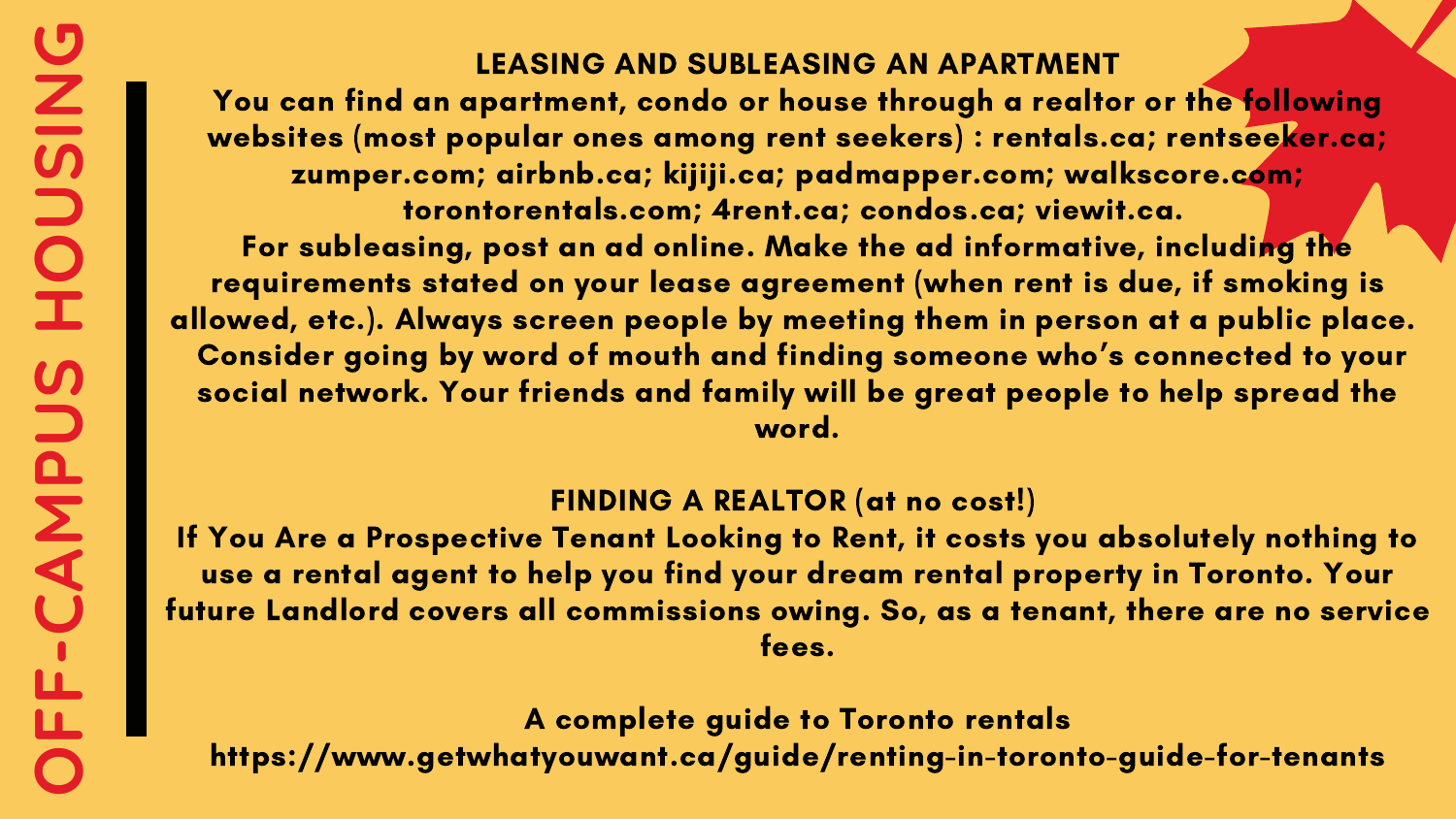RENTING INDIVIDUAL ROOMS AND ROOMMATE HUNTING If an apartment does not fit into your budget, an alternative is to rent out one room in an apartment, condo or house with others. Most popular websites: kijiji.ca; airbnb.ca; torontorentals.com; torontoroommates.ca; roomster.com; roomies.ca. Facebook groups: Toronto Student Housing; Student housing Toronto - UofT - Ryerson - OCAD; Housing and sublets in Toronto; Toronto Apartments/ Rooms/Houses for Rent/ Sale; University of Toronto (U of T) - Off campus housing St George; Roommates / apartments for rent in Toronto; Toronto - Rooms for rent I Apartments Houses Rooms.

FURNISHING YOUR APARTMENT/ROOM There are many options to buy from while furnishing your apartment, condo or room. The most popular among students are the following: New furniture: wayfair.ca; ikea.com/ca; www.blogto.com/toronto/the\_best\_furniture\_stores\_in\_toronto/ Used furniture: Facebook Marketplace; kijiji.ca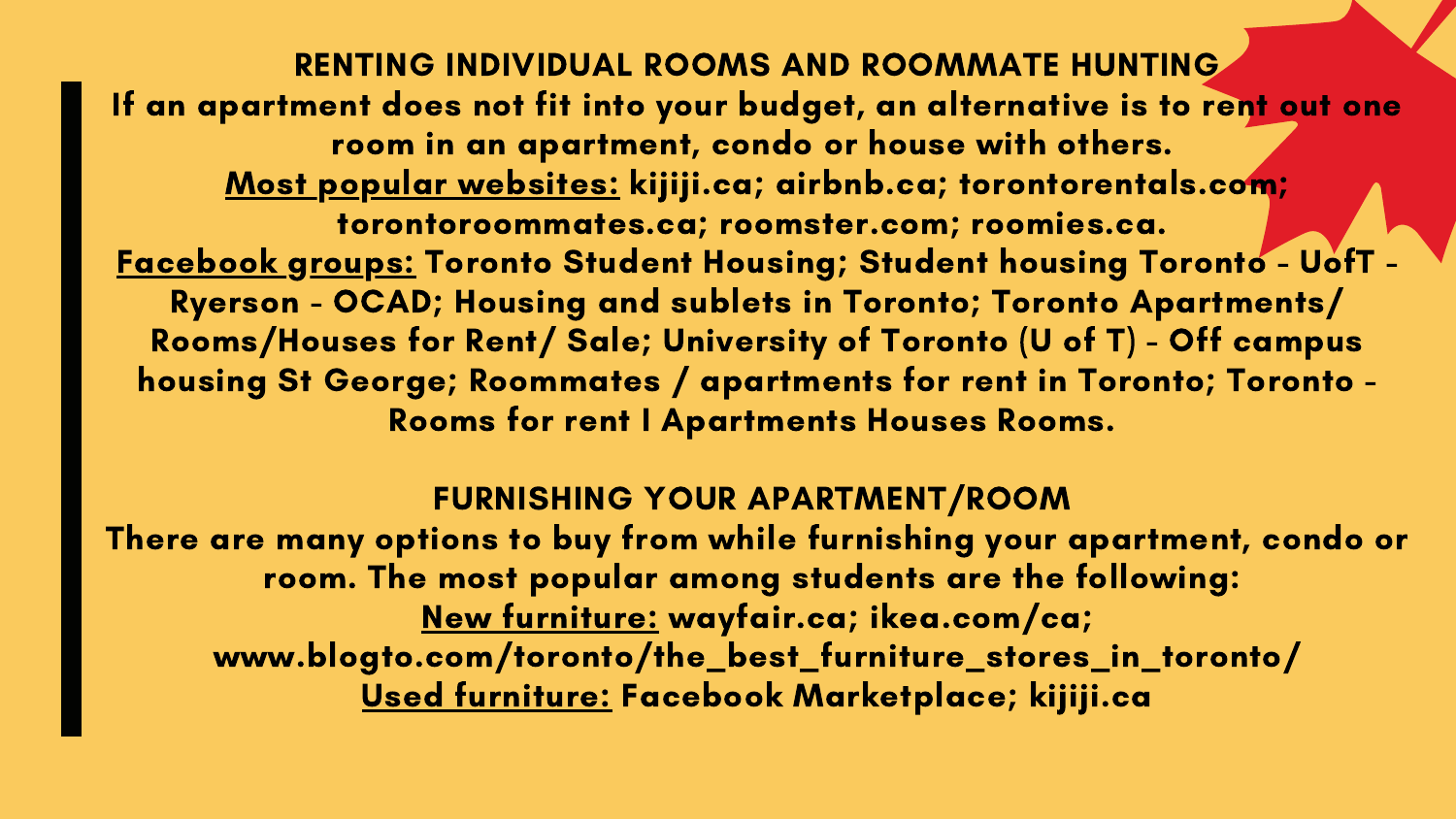TASK RABBIT

Our same-day service platform instantly connects you with skilled Taskers to help with odd-jobs and errands, so you can be more productive, every day. This includes tasks like furniture assembly, shopping & delivery, winter tasks, home repairs, moving, handyman, cleaning, ikea services, and contactless services. Visit them at: taskrabbit.ca

### STORAGE UNITS

Storage facilities rent out storage units of various sizes for short and long term requirements. These facilities are located all across Toronto. Most accessible ones include: storage.makespace.com; xyzstorage.com; accessstorage.ca; queenweststorage.com; boxitnow.ca; greenstorage.ca; publicstoragecanada.com.

BOXES AND TOOLS: Students can buy boxes, tape and other moving tools at Canadian Tires, Home Depot, and Uhaul.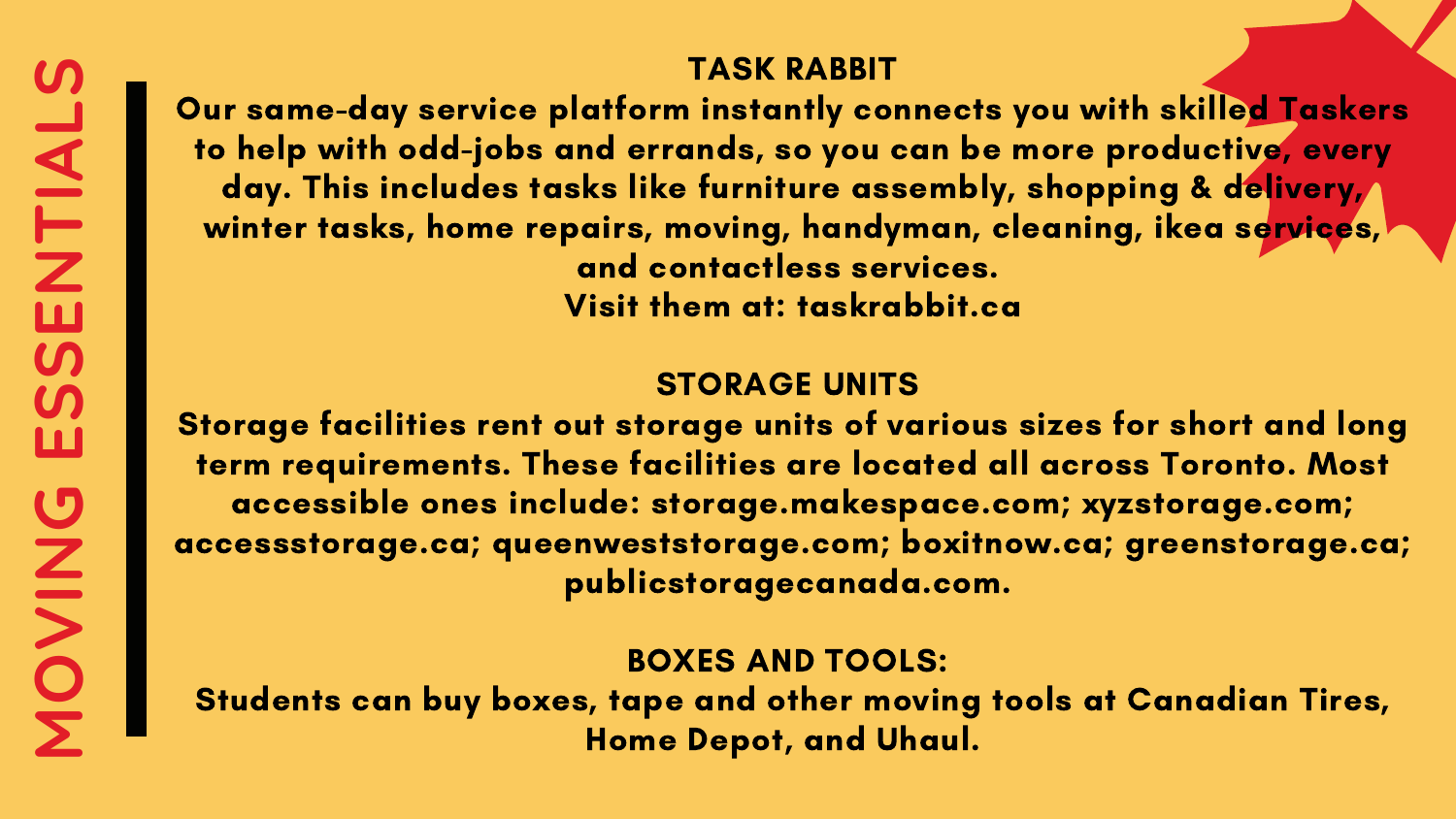APPLYING FOR A DRIVER'S LICENSE AND DOCUMENTS REQUIRED https://www.ontario.ca/page/get-g-drivers-licence-new-drivers

- s license from outside Canada, you are eligible to
	-
	-
	-

INTERNATIONAL DRIVER'S LICENCE If you have a driver 'reduce wait times between different steps in acquiring your Ontario issued driver ' s license. Make sure that you have a signed experience/ history certificate from the country your license is issued. If the experience/ history certificate is approved, then you can directly appear for your G-level road test after passing your G1- written road rules test at either 777 Bay Street or a drive test center. Note: You have only one attempt to pass your G-level test after G1. If you do not pass, you will have to appear for the G2-level driving test too.

- 's license,
- 

RENT A CAR OR TRUCK IN ONTARIO If you have a valid Ontario issed license or other approved driver you can rent a car/ truck through the following companies: discountcar.com; budget.ca; nationalcar.ca; toronto.communoauto.com; uhaul.com; budgettruck.ca.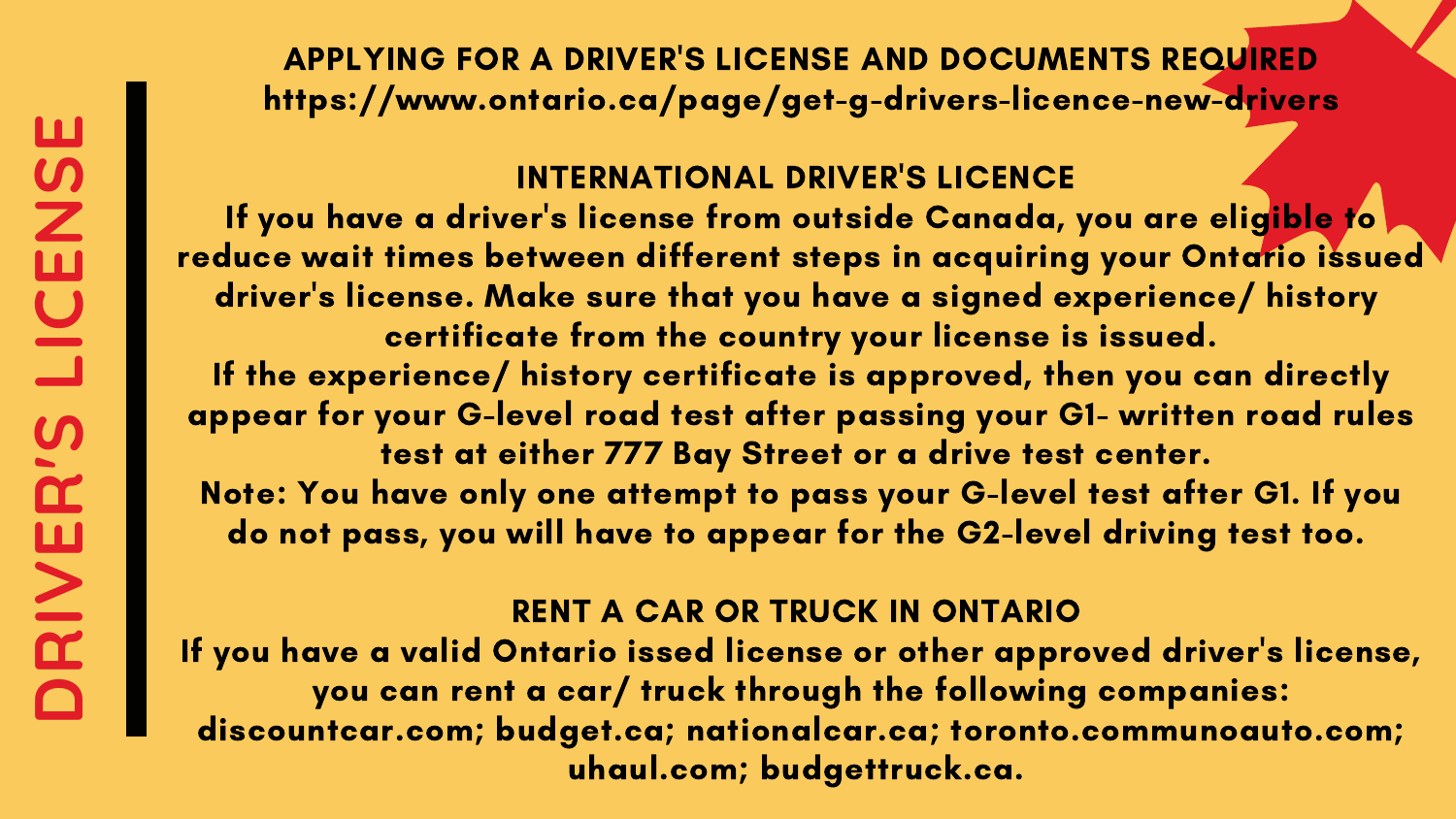- https://crtc.gc.ca/eng/phone/telemarketing/cust.htm
- https://www.canada.ca/en/immigration-refugeescitizenship/services/protect-fraud/internet-email-telephone.html
- https://www.priv.gc.ca/en/privacy-topics/technology/online-privacytracking-cookies/online-privacy/spam/spam\_02/

Phishing generally refers to a specific type of attack. Spammers will try to impersonate a trusted brand or contact, someone from your financial institution or a potential employer. The goal is to get you to select a link, open an attachment, or provide personal or financial information

Although a lot of spam is simply a nuisance, some spam is designed to trick you into providing personal information to steal your money, your identity or both.

 Easy ways to know you ' ve received a malicious message is to keep in mind that major brands do not send emails that are filled with typos and bad grammar, offer unsolicited freebies or ask you to click on links except to visit their website

Below are important links to identifying scam calls, texts and emails.